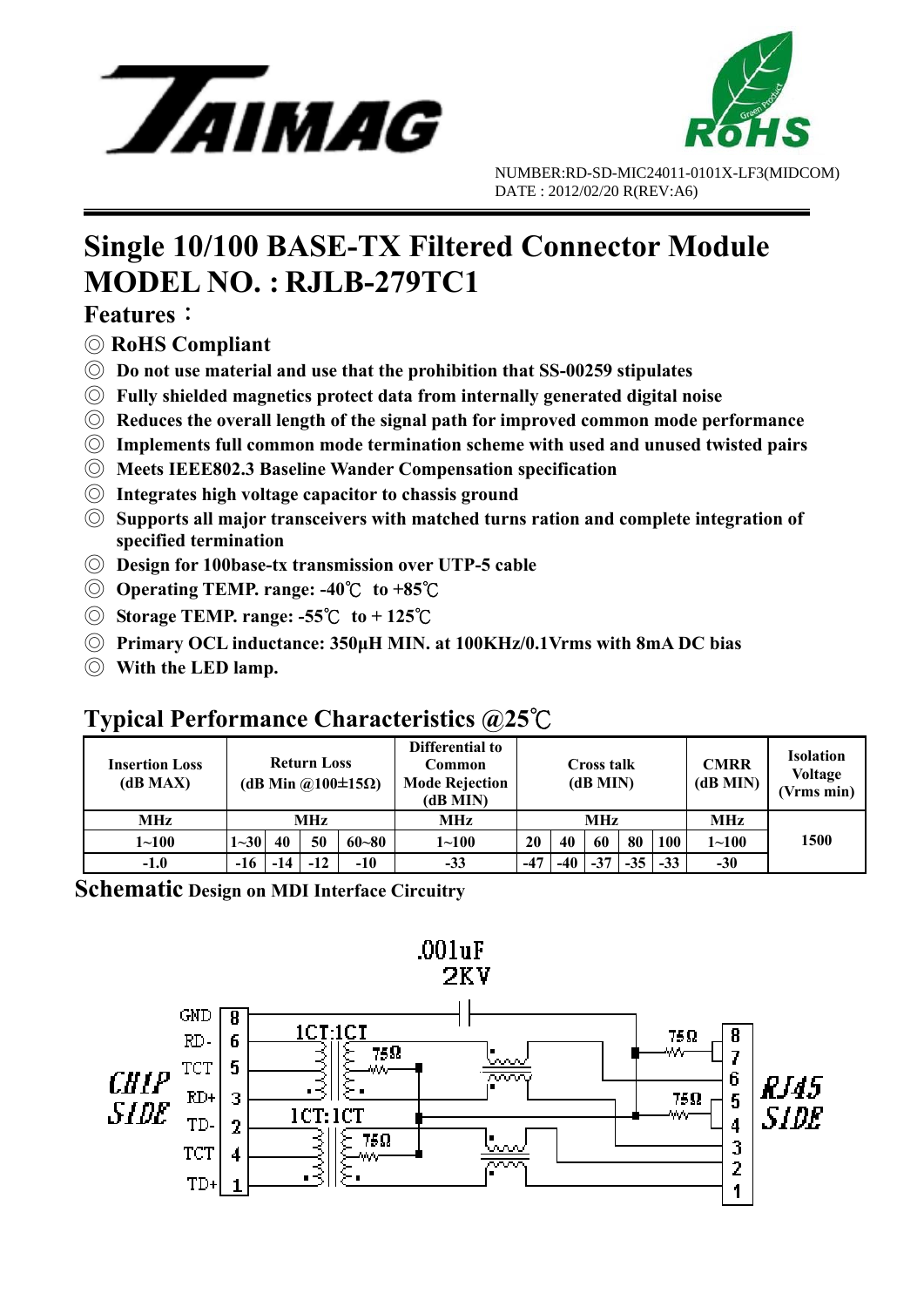



## **MODEL NO. : RJLB-279TC1**

**Dimension:** mm TOLERANCE:  $\pm$ 0.15 (unless otherwise specified)



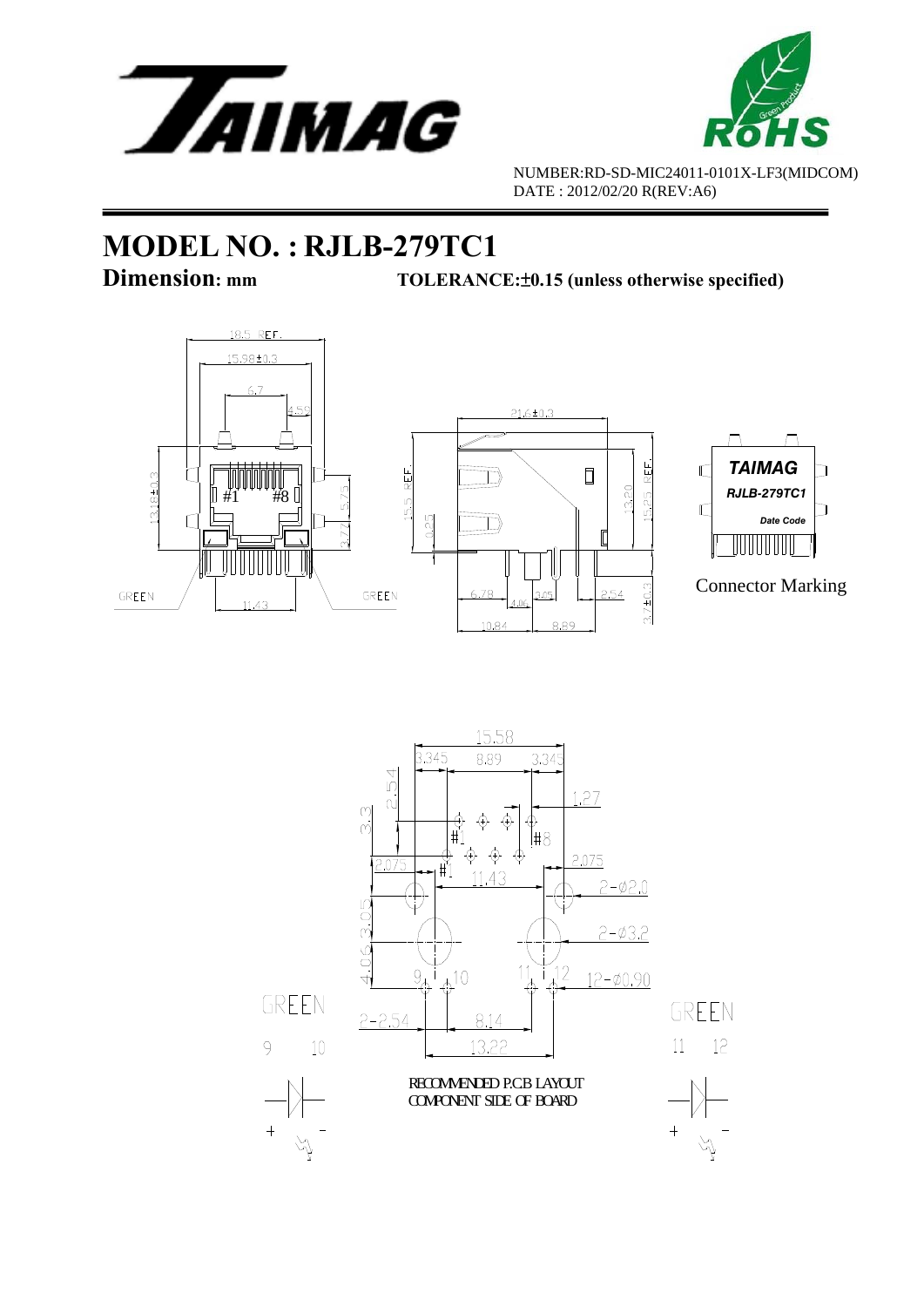



## **MODEL NO. : RJLB-279TC1 Ordering Information**



## **Requirements**:

 **1. Design and Construction** 

 **Product shall be of design, construction and physical dimensions specified on applicable product drawing.** 

- **2. Materials and Finish** 
	- **A. Contact:** 
		- **RJ Contact : Phosphor Bronze, Thickness=0.30mm Finish :Contact Area : 6μ"min. Gold over 50**μ**"min. Nickel**
		- **RJ Joint Contact : SPCC, Thickness=0.30mm Finish : 80μ"min. Sn over 50**μ**"min. Nickel**
		- **LED Joint Contact : SPCC, Thickness=0.50mm Finish : 80μ"min. Sn over 50**μ**"min. Nickel**
	- **B. Plastic Part :** 
		- **(1) Set Housing : Thermoplastic, LCP, Black UL FILE NO. : E106764 Manufacturer : POLYPLASTICS CO LTD. Grade : E130i(d)(e) Flame Class : UL 94V-0**
		- **(2) Insert : Thermoplastic, LCP, Black UL FILE NO. : E106764 Manufacturer : POLYPLASTICS CO LTD. Grade : E130i(d)(e) Flame Class : UL 94V-0**
		- **(3) Spacer : Thermoplastic, LCP, Black UL FILE NO. : E106764 Manufacturer : POLYPLASTICS CO LTD. Grade : E130i(d)(e) Flame Class : UL 94V-0**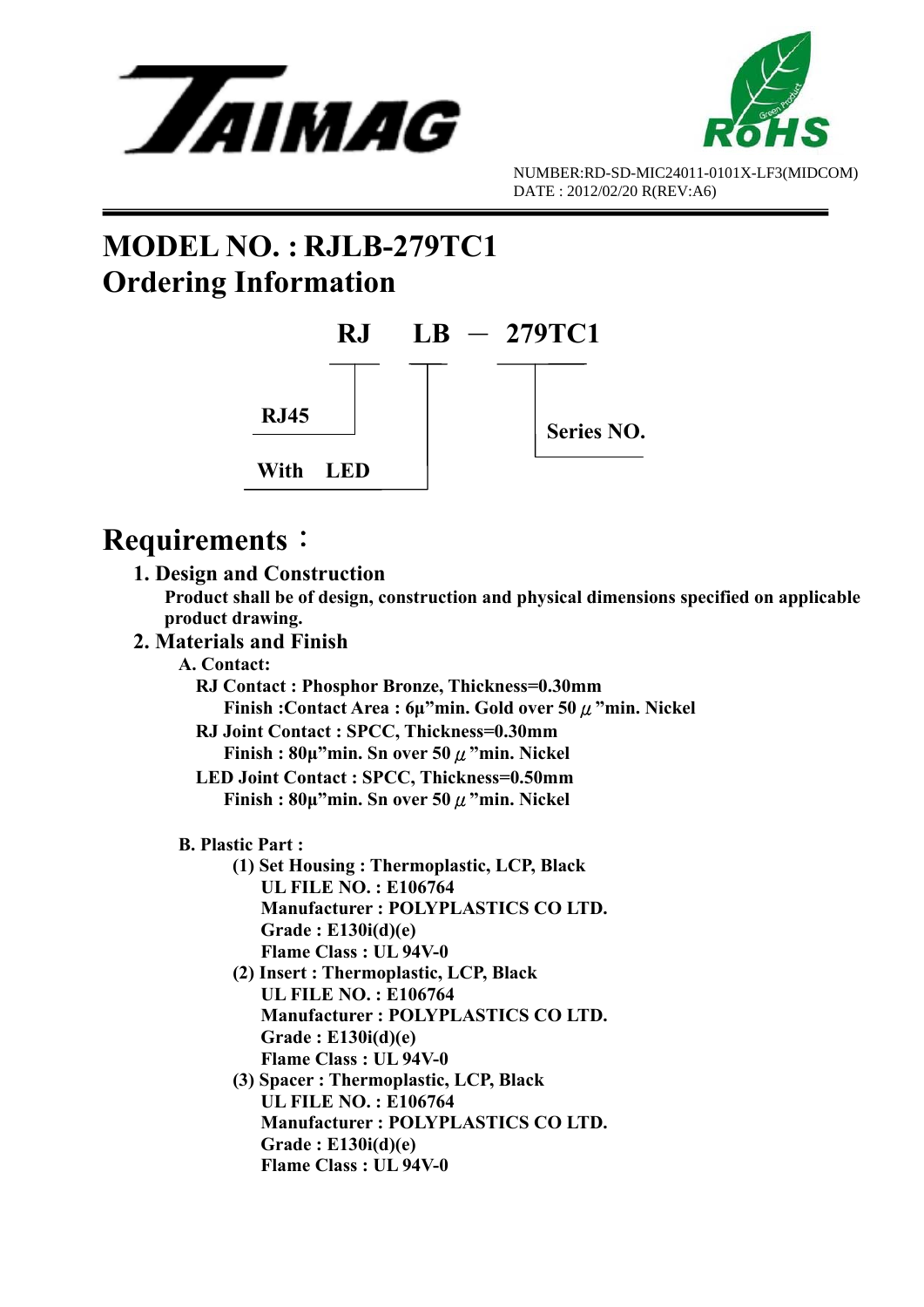



# **MODEL NO. : RJLB-279TC1**<br>C. Shield Material :

 **Cartridge t=0.25**±**0.05mm 10**μ**"-20**μ**" Thick Nickel over Brass** 

 **D. LED Lamp** 

 **(a) Lens Color : Transparent with color** 

- **(b) Emitted Color : Green**
- **(c) View Angle : 60**∘
- **(d) Wave Length : Green 570nm**
- **(e)Recommended operation current (IF)**:**20 mA**

### Durability :

- **(1)1000 cycles with no function damage for RJ-45 . Abnormalities shall be present after the test.**
- **(2)Low Level Contact Resistance : ΔR=30mΩ maximum (final)**
- **(3)The sample should be mounted in the tester and fully mated and unmated 500 times per hour at the rate of 25mm/min.EIA-364-09C.**

### **RJ PLUG SPECIFICATION :**



FOLLOW SPECIFICATION : FCC, PART 68, SUBPART F FIGURE 68.500 (C)(2)(ii)